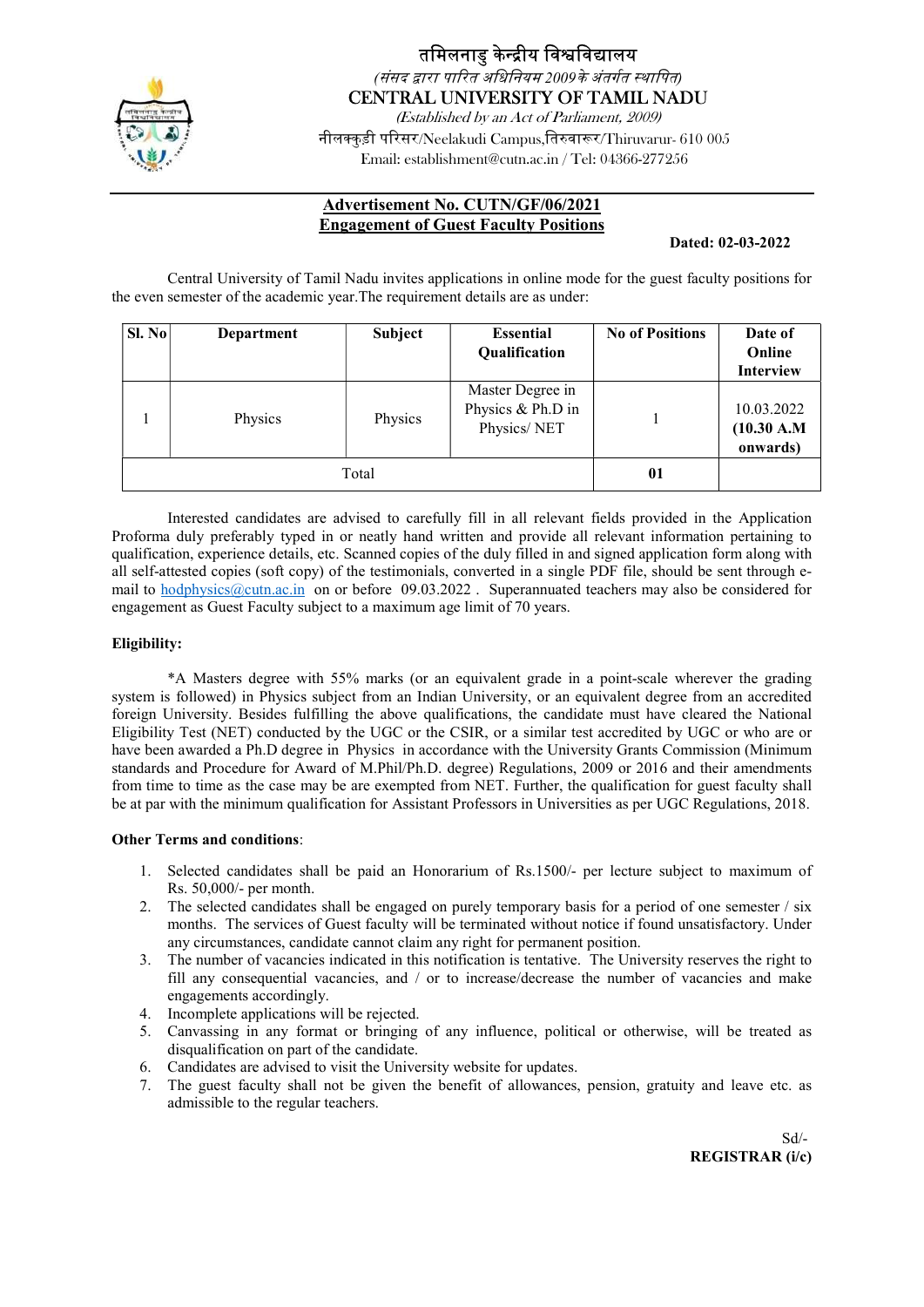

तमिलनाड केन्द्रीय विश्वविद्यालय (संसद द्वारा पारित अधिनियम 2009के अंतर्गत स्थापित) CENTRAL UNIVERSITY OF TAMIL NADU (Established by an Act of Parliament, 2009) नीलक्कुड़ी परिसर/Neelakudi Campus,तिरुवारूर/Thiruvarur- 610 005 Email: establishment@cutn.ac.in / Tel: 04366-277256

### Guest Faculty Engagement Notification. No. CUTN/GF/06/2021

### APPLICATION FORM FOR THE GUEST FACULTY POSITION

(Please read carefully the instructions given in the eligibility criteria before filling the format)

| 1.                                                                                                                                                                                                 | Name of the position                  |                                                                                             | Paste a recent |  |  |  |
|----------------------------------------------------------------------------------------------------------------------------------------------------------------------------------------------------|---------------------------------------|---------------------------------------------------------------------------------------------|----------------|--|--|--|
|                                                                                                                                                                                                    | a) Department(if any)                 |                                                                                             | Passport Size  |  |  |  |
| 2.                                                                                                                                                                                                 | a) Name in full (in BLOCK letters) :  | Photograph                                                                                  |                |  |  |  |
|                                                                                                                                                                                                    | b) Father's / Husband's Name          |                                                                                             |                |  |  |  |
| c) Whether belonging to : $SC( ) ST( ) OBC( ) PWD( ) EWS( )UR( )$<br>(Please enclose self-attested copy of caste/disability proof certificate issued by the<br>competent authority)<br>d) Religion |                                       |                                                                                             |                |  |  |  |
|                                                                                                                                                                                                    | e) Date of birth (Christian Era)      | DD -<br>/MM                                                                                 |                |  |  |  |
|                                                                                                                                                                                                    | f) Age (in years as on $31.12.2021$ ) |                                                                                             |                |  |  |  |
| 3.                                                                                                                                                                                                 |                                       |                                                                                             |                |  |  |  |
| Permanent address (with phone number<br>(a)<br>and e-mail address) (In block letters)                                                                                                              |                                       | (b) Address for correspondence (with phone<br>number and e-mail address) (In block letters) |                |  |  |  |
|                                                                                                                                                                                                    |                                       |                                                                                             |                |  |  |  |
|                                                                                                                                                                                                    |                                       |                                                                                             |                |  |  |  |
|                                                                                                                                                                                                    |                                       |                                                                                             |                |  |  |  |
| Mobile No:                                                                                                                                                                                         |                                       |                                                                                             |                |  |  |  |
| Email Id:                                                                                                                                                                                          |                                       |                                                                                             |                |  |  |  |